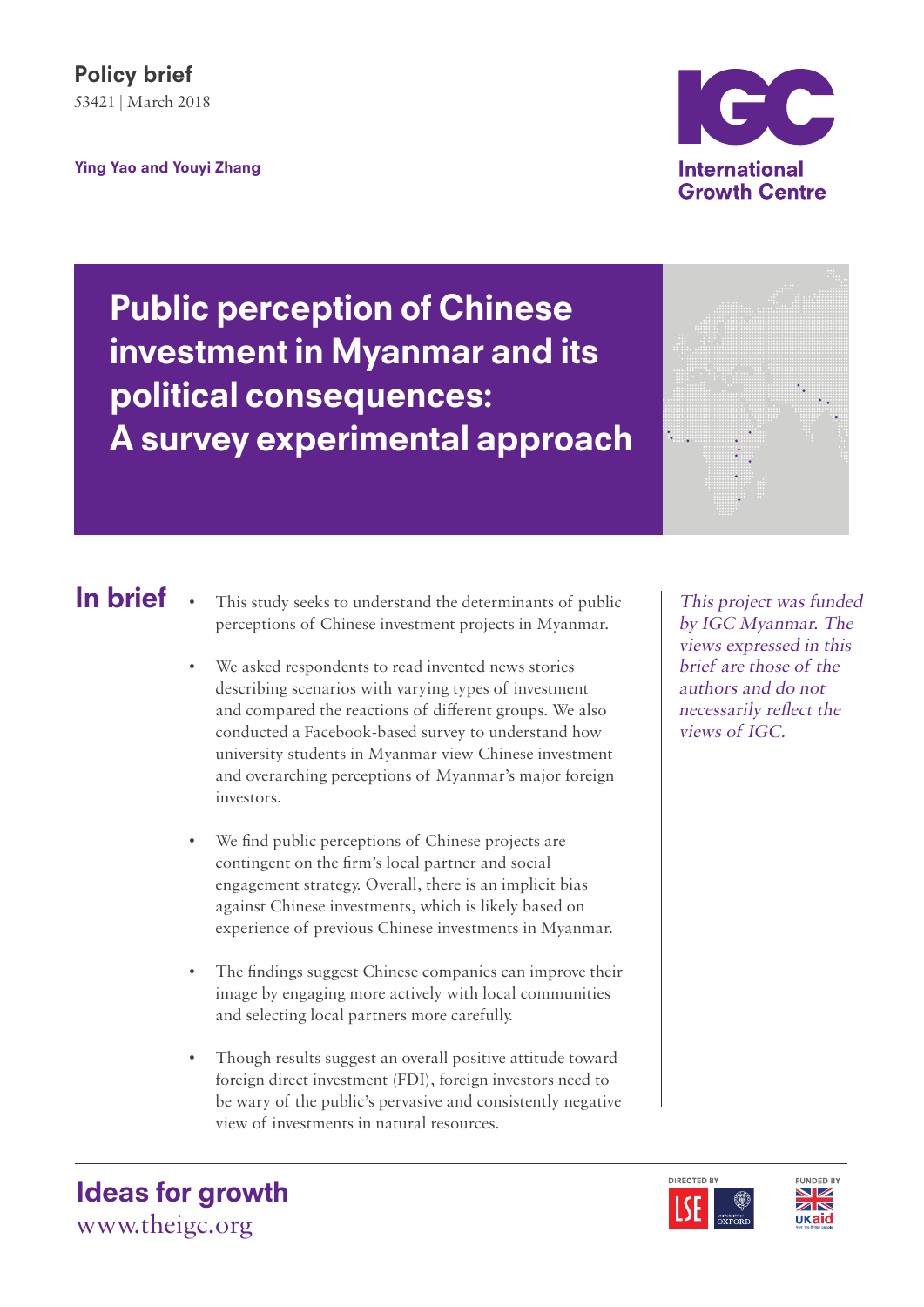## **Background**

In recent years, China has become one of the largest sources of FDI inflows for developing countries. In Southeast Asia, Chinese investment in Myanmar, Laos, and Cambodia has seen incremental growth with implications for wider regional economic and political cooperation. China's outbound direct investment in Myanmar was insignificant until 2008. However, from 2008-2011, Chinese investment increased dramatically due to the finalisation of three major investments – the Myitsone Hydropower, the Letpataung Copper Mine, and the Sino-Myanmar Oil and Gas Pipeline. Though Myanmar has started to diversify its sources of foreign investment since the warming of its relations with western countries in 2011, China remains the largest source of FDI in stock, amounting to around 20% of total FDI according to the Directorate of Investment and Company Administration (DICA). China is likely to continue investing in Myanmar under its Belt and Road Initiative (BRI), which the Myanmar Government has agreed to participate in.

Following the recent Rakhine Crisis in western Myanmar, it seems that Myanmar is once again leaning towards China as Western governments and non-governmental entities increasingly place heavy criticism on the Myanmar government for its human rights record. This shift could have further economic implications. In February 2018, the Myanmar Government signed a Memorandum of Understanding (MoU) with China to collaborate on the China-Myanmar Economic Corridor and Myanmar's Cabinet approved the MoU in early May, a move signaling that Chinese investors will continue to play an important role in Myanmar in the near future.

## **Motivation**

While under sole military rule prior to 2011, the presence and activities of multinational corporations (MNCs) in Myanmar were infrequently mentioned by the media and largely obscured from public attention. However, since 2011, FDI has become one of the most salient and hotly debated issues in the context of Myanmar's rapidly changing political economy. Among all FDI inflows, those from Chinese MNCs have proven by far the most controversial and have faced the most opposition within Myanmar. A prominent example is the Myitsone Hydropower Project in Kachin State, amounting a total investment of \$3.6 billion from a Chinese state-owned enterprise (SOE), which was suspended in October 2011 by then-President Thein Sein due to nationwide opposition. As of now, the fate of the project is still unclear. When the National League for Democracy (NLD) government took office in 2016, the new government indicated that it would adopt a "people-centered" economic policy. It was expected that this meant foreign investors would face stricter scrutiny from local communities and civil society, whose voice has been given more weight since 2011. Under such circumstances, public opinion can have a significant impact on the success of an FDI project.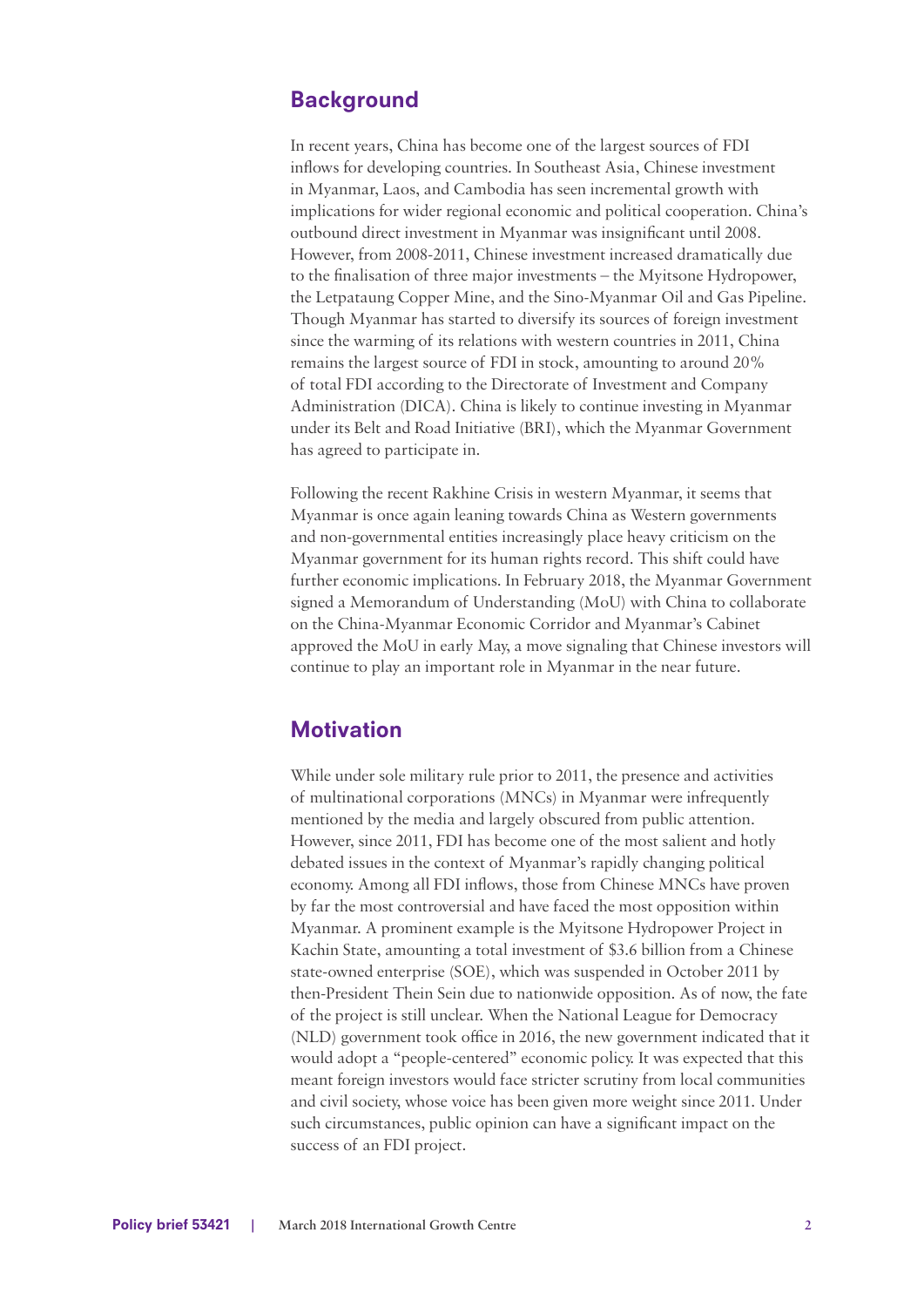Nevertheless, attracting FDI remains a crucial strategy and urgent agenda for the NLD government to move the country towards a path of sustainable development and poverty alleviation. Thus, a more granular understanding of citizen preferences for FDI in Myanmar would provide critical insights into political behaviour and valuable lessons for policymaking in Myanmar.

A key obstacle to a more evidence-based and rational debate on host countries' attitudes towards Chinese investment is systematic data collection. According to existing evidence and case studies, researchers generally assume Chinese FDI as monolithic and seldom examine public attitudes towards different types of Chinese FDI in more depth. In the absence of such information, it is not only more difficult for policymakers to assess what backlash a certain FDI project might encounter, but also for investors to understand their investment environment and mitigate risks. To arrive at a more nuanced understanding of public perceptions of Chinese FDI, several questions come to the fore: how do local communities in Myanmar view investment projects from different types of Chinese firms (state-owned<sup>1</sup> and private) with different local partners (military-affiliated or non-military affiliated companies), as well as different engagement strategies with local stakeholders? How does Chinese investment shape public attitudes towards broader political and diplomatic ties between China and Myanmar?

## Research design

To answer these questions, we collected and analysed data from a survey experiment covering 956 respondents from all regions and states in Myanmar, except Kayah State.<sup>2</sup> We created eight different scenarios describing investment projects with different key features. For example, in Group 1, a Chinese SOE is presented as investing in a natural resourcerelated project, partnering with a military-affiliated local company. The SOE has informed the local government but have not consulted the communities yet. By comparison, in Group 3, we kept the same scenario but replaced the Chinese SOE with a Japanese company. We then separately presented the eight pieces of news to eight randomly assigned groups of respondents, and asked them to share their reactions through our questionnaire.

In the second survey, which we conducted online via Facebook, we used a similar questionnaire to explore how university students view Chinese investment. Instead of having eight groups, we randomly assigned the respondents two pieces of news describing foreign investment projects in Myanmar. However, the articles do not identify the firms' country of origin. News A describes how a project is implemented by a foreign company X, partnering with a military-affiliated company with no direct engagement with the affected communities (simplified as "irresponsible investment"

<sup>1.</sup> Here state-owned firms refer to central SOEs run by the Chinese central government.

<sup>2.</sup> None of the participants came from Kayah state according to our snow balling strategy.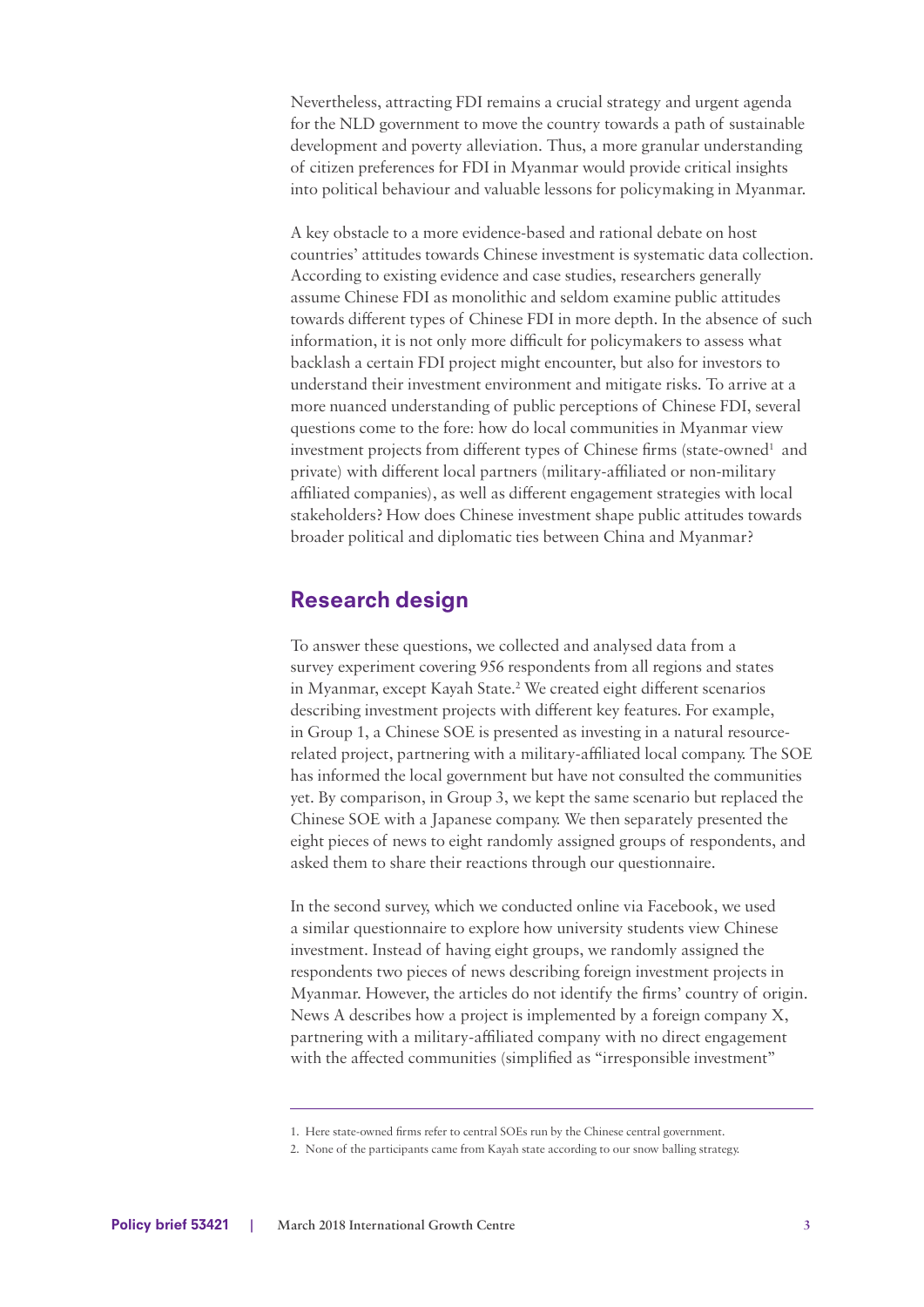hereinafter). News B describes a similar project by foreign company X which partners with a local non-military affiliated company and consults the local communities directly (simplified as "responsible investment" hereinafter). We then asked the respondents to guess the investor's country of origin from a list of the top five investment sources in Myanmar, listed alphabetically.

Despite the challenges faced in carrying out representative surveys in Myanmar, we believe our results are generally indicative, yet we caution against generalised conclusions. Constrained by existing resources, we used a snowballing approach to find respondents and while both samples are not nationally representative, we did cover most regions and states.

# Findings

Our empirical analysis reveals that public perceptions of Chinese projects are contingent on the firm's local partner and social engagement strategy. In the experiment, respondents act more favourably to investment projects from Japanese firms than Chinese firms when both partner with military-affiliated local companies and engage with local communities indirectly. However, respondents show similar support rates for projects conducted by firms from the two countries when they partner with local private companies and engage with local communities directly.

- We also note that change in one variable (either the type of local partner or social engagement strategy) alone does not affect support rates for the projects. This result suggests that the interaction effect between local partner and social engagement strategy is the main explanatory variable of changing public perceptions of investment projects.
- There is an explicit bias against Chinese investments, which is likely based on experience of Chinese investments, or implicit bias against China. Japanese firms are regarded (or perceived) much more positively than their Chinese counterparts, even when firms from both countries similarly collaborate with military-affiliated local companies and do not directly engage with local communities in their operations. In contrast, the difference between Chinese SOEs and private enterprise is not significant. The existence of this bias against Chinese investments is corroborated when we ask the respondents to guess the country of origin of foreign company X in the Facebook survey. 51% respondents guess the "irresponsible investment" (in News A) is from China, whereas only 38% guess the "responsible investment" (in News B) is from China. In contrast, Singapore, Thailand, and Japan all enjoy a higher percentage of being seen as responsible investors.
- We also examine the effect of local partner types and community engagement strategies on broader issues of regional economic cooperation such as the BRI. Similarly, our survey results suggest that public support for BRI is contingent on Chinese firms' local partner